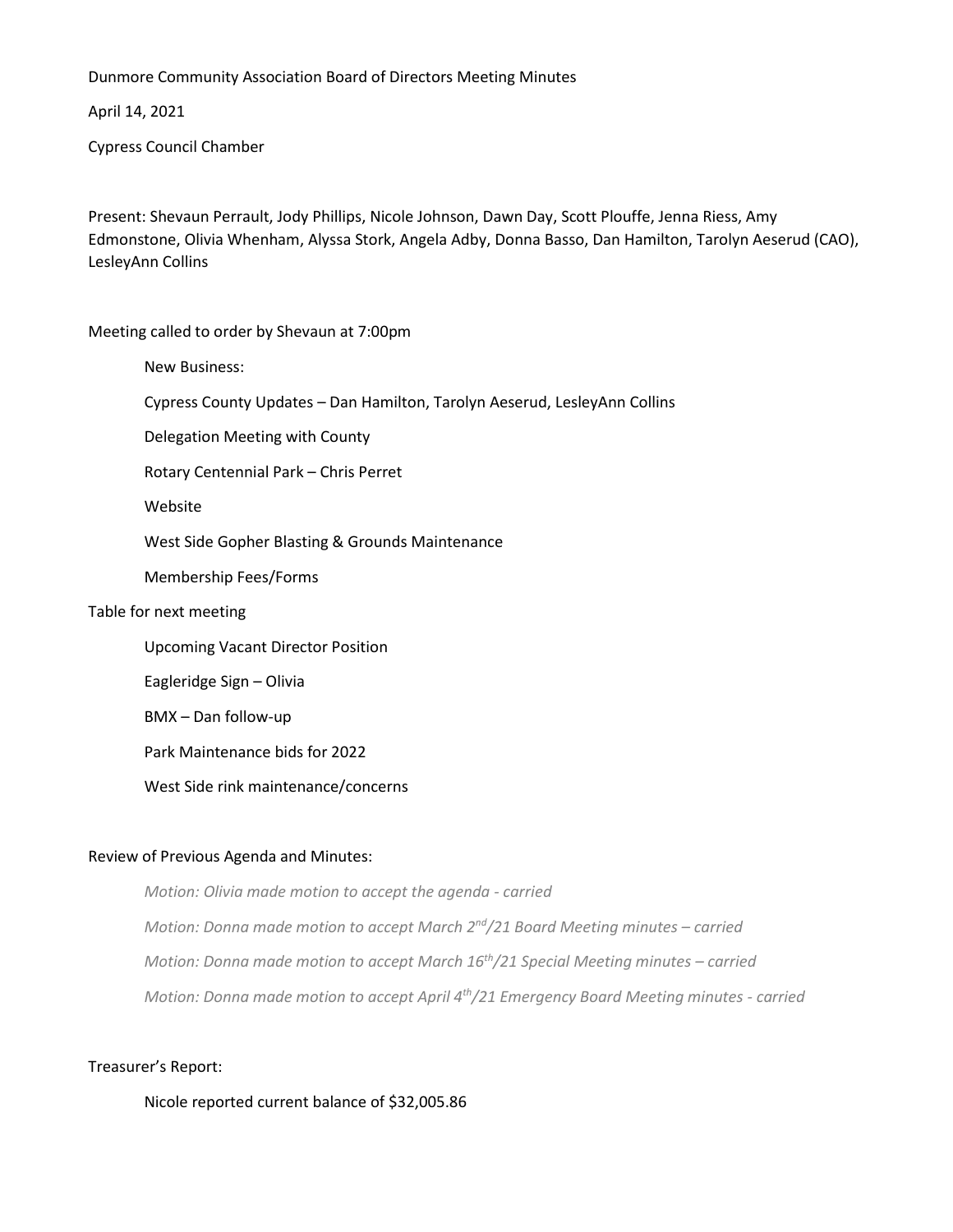Utility and insurance payments came out of the account for last month. Nicole has received the refund cheque for over-payment of utilities to the County in the amount of \$1898.98, and the MOST grant cheque in the amount of \$2196.19. Both cheques will be deposited in our bank account. The Province received our societal filings for 2018, 2019, and they just e-mailed us the forms to file 2020. Nicole will have them submitted well in advance of the May deadline, as the Annual Statement is already complete and ready to go.

*Motion: Alyssa made motion to accept the Treasurer's Report – carried*

#### New Business:

Cypress County Updates – Dan, Tarolyn, LesleyAnn

Clarified funding assistance for DCA West Side Park Project: Reminder that the \$50,000 funding for the West Side Park is not approved yet. There is no guarantee it will be approved. We still need to do our presentation to Council before a decision is rendered. Confirmation that this is not related to the 2021 Recreational Grant Request that LesleyAnn will release in May. If park is funded, the DCA must pay invoices up front and then bring receipts to the County for immediate reimbursement up to the approved amount.

Clarified DCA pre-approved yearly operating budget: We are approved for \$12,000.00 yearly. \$2000 of that is to disburse to other small community groups (who may apply to the DCA for small project/event funding). \$10,000 is for operating (grounds maintenance contract, port-apotty, sprinkler blow-out in the fall, utilities, insurance, etc…).

Clarified Capital Grant Requests – requests can be made yearly. We must submit a proposal and estimates along with application form. If successful, the County will match up to 50% of the project cost, and the DCA must cover the remainder through other funds (grants, fundraising, donations). Applications from all Associations in Cypress County are considered at a Recreational Board Meeting and funds are awarded or not based on a variety of considerations.

West-side Park Bathroom – Tarolyn inquired about the information the DCA was gathering to remove the old bathroom. Jody updated her on the known info, and quotes received. Tarolyn advised the County will take over of removal the bathroom and all associated costs.

West-side Community Volunteer Clean-up Day May 1, 2021: The County will drop off bins in the parking lot so we don't have to do dump runs. They will arrange for the bins to be picked up the following Monday morning. Dan was aware we were going to remove some of the lilac bushes, and said he may be able to have a backhoe scheduled to dig them out. Dan requested we send a full list of all our plans and needs to LesleyAnn, and the County will inform us if they can assist with any of it.

Walking Path Update: Dan informed us the land for the walking path has been purchased by the County, so we will hear more about those plans going forward.

### Delegation Meeting with County

Delegation for the April 20th Council meeting will introduce the DCA, present West-Side Park Improvement Proposal and make funding request. Will request approval to proceed with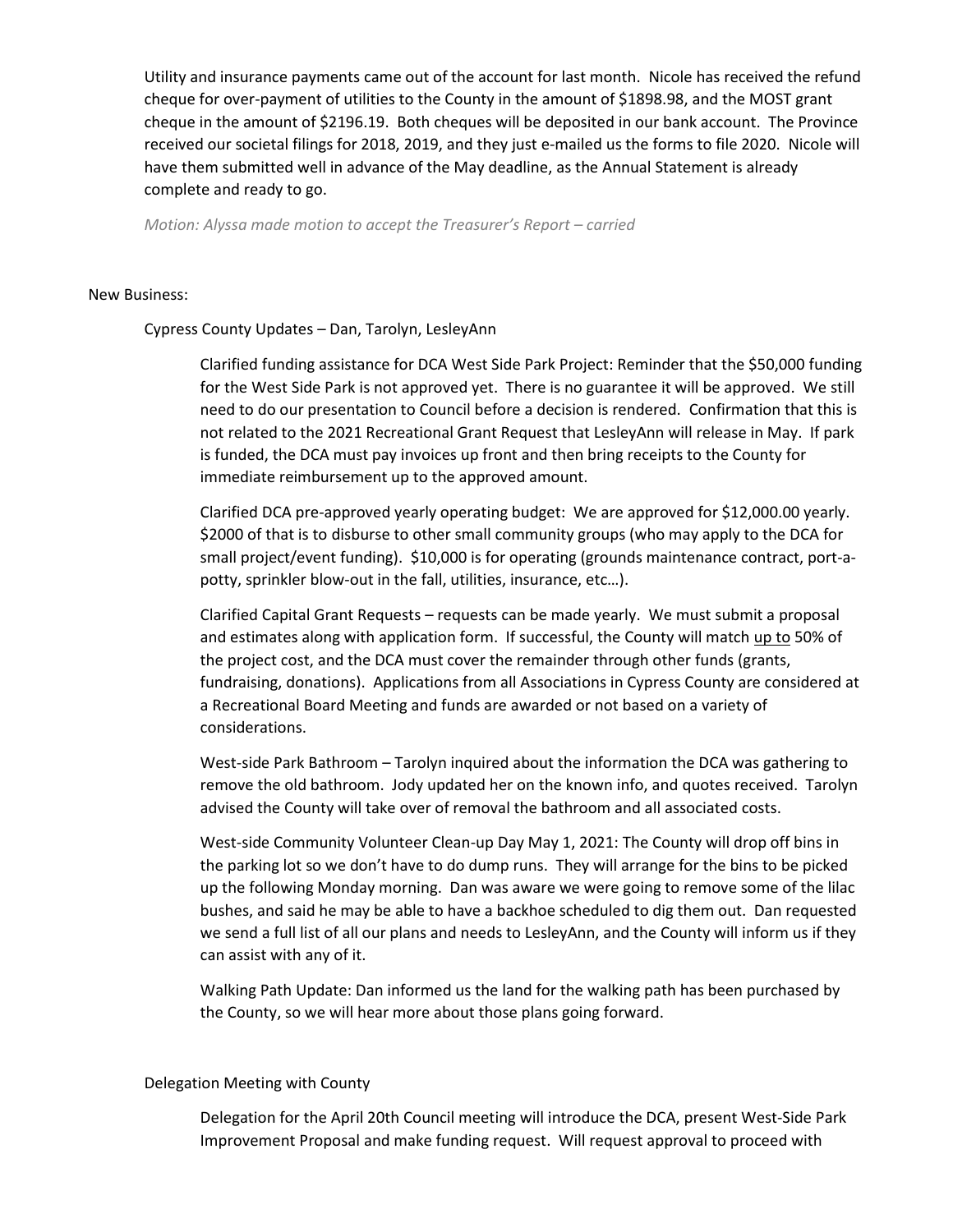West-Side Warm-up Structure replacement, inform of capital the DCA is investing into the community, and give a 5-year plan of the DCA's goals. We will have 15-20 minutes, with an additional 10 minutes for questions if needed. Council will discuss and deliberate after we exit the room.

Olivia and Jody opted to attend in person instead of via Zoom.

PowerPoint presentation must be submitted tomorrow (Apr. 15) to LesleyAnn

## Rotary Centennial Park – Chris Perret

The Rotary Club is proceeding with Phase I of their plan to plant 100 trees in Dunmore on April  $30<sup>th</sup>$  and May 1, 2021. The county has already tied in the water line, the path has been staked, and Grass Roots has already installed the drip lines. Trees are being delivered on April 23rd. The County has designated a parking spot and the mail boxes will be moved, the path will be raised slightly higher for drainage. The Rotary Club will have a tent, tables, water, juice, and ice on hand for volunteers. A press release will be made on Wednesday, and their website will be launched on Monday and shared with the DCA to promote. There will be "buy-a-tree" opportunities and corporate sponsorship opportunities. Community members can sign up on their website for a planting shift (6 shifts of 2 hours each per day). Chris asked if the DCA would post the event and help rally community volunteers. Once in place, the County will take control, but the maintenance will be passed on the DCA. Chris advised it not intended to be parkland, but native grasses that are low maintenance and don't need mowing. Dan advised we will enter discussion after regarding the DCA's scope of responsibility (ie. Irrigation).

*Motion: Alyssa elected Shevaun to post project on Dunmore Neighborhood forum - carried*

*Motion: Olivia made motion to move date of our Community Clean-up Day as it falls on the same weekend - carried*

### Website – Jody

Jody reported that website is almost finished and ready to go live. She requested a small subcommittee be formed to review the site in fine detail for any errors or necessary changes. Jody reported the website will cost between \$150-\$200/year for the domain and site hosting. Also informed that the Membership page has been built, and optional on-line payments are possible if the Board approves that method. We will still allow Members to print the form and mail a cheque if they prefer.

*Motion: Nicole moved that the DCA allows on-line membership payments – carried*

*Motion: Nicole moved that the DCA approve the annual website fee up to \$200.00 – carried* 

*Motion: Nicole moved that Alyssa, Donna, Jody, and Jenna comprise sub-committee to do final detail review on website, and have power to go ahead and make the site live when they are satisfied it is ready. - carried*